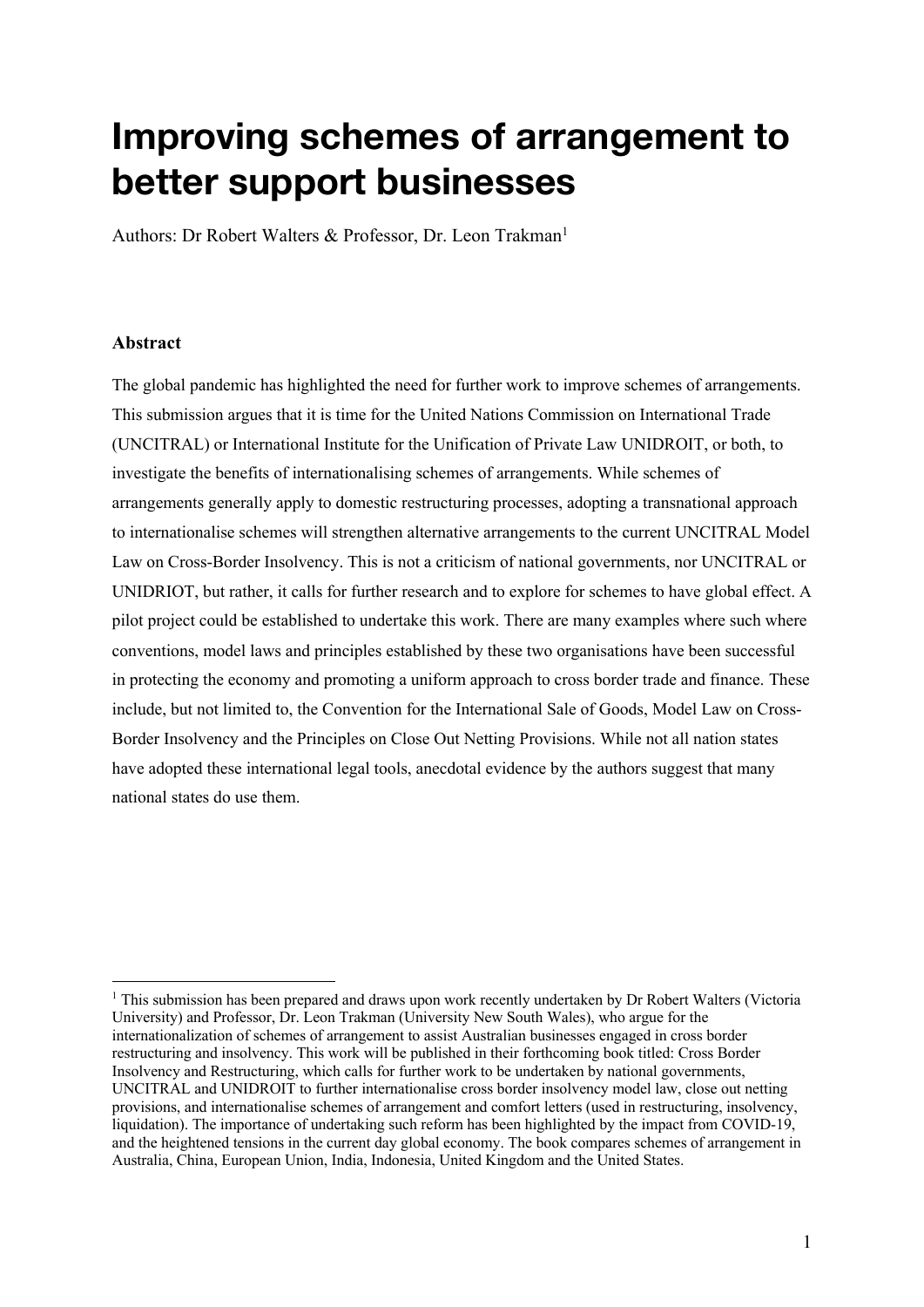# **1. Introduction**

The recent pandemic is having a significant impact of the Australian and world business community. Increasingly, business are experiencing financial stress, the longer the pandemic rolls on, and lockdowns are imposed. In 2020, the World Economic Forum summarised the current deglobalisation activity insightfully as follows:

'With coronavirus (COVID-19) raising concerns around globalization and world trade, global value chains are beginning to fray, as countries look inwards for economic growth, write two experts. Since the early 1990s until recently, the world had been witnessing an economic 'convergence,' whereby poor countries were beginning to catch up with rich ones. Hyperglobalization drove the global export-to-GDP ratio from 15% to 25% over the two decades leading up to the 2008 global financial crisis. This export boom fuelled rapid growth in developing countries. There is every reason to worry that a historic process of deglobalization is underway, threatening to scuttle the growth models of poor countries that previously used trade as a path to prosperity. Worst of all, this disturbing shift has been met by silence or even encouragement by those who should know better. The intellectual response to deglobalization and the reversal of the historic process of convergence has been a near-deafening silence. Very few academics or policymakers in advanced economies have spoken up in defense of an open global order on behalf of poorer countries. Cosmopolitan elites who previously had been loud and enthusiastic champions of globalization have sat on their hands.<sup>2</sup>

However, in the new digital economy, the globalisation of commercial and personal data increases annually. Data, while often not thought of as an issue in cross-border insolvency, has continued to emerge as being challenging and problematic, due to the fragmented approach of regulating crossborder data flows of personal data. In other words, by strengthening the global legal framework for transnational insolvency and restructuring, in our view, no one nation state should be disadvantaged, so long as the benefits in international economic growth are shared.

The evolving nature of the economic impact from COVID-19, reported by Laura Noonan in the Financial Times on 18 April, 2020, was that lenders were expanding reserves in anticipation of mounting waves of defaults during the pandemic alone.<sup>3</sup> These estimates included loan loss charges at

<sup>&</sup>lt;sup>2</sup> World Economic Forum, How Deglobalisation is hurting the world's emerging economies, https://www.weforum.org/agenda/2020/09/convergence-threatened-by-deglobalization-covid19/ <sup>3</sup> Laura Noonan*, US banks brace for surge in loan losses*, New York, Financial Times,

https://www.ft.com/content/87189e79-a442-44b9-a699-7bce47b5bc64. This marks a 350 per cent surge in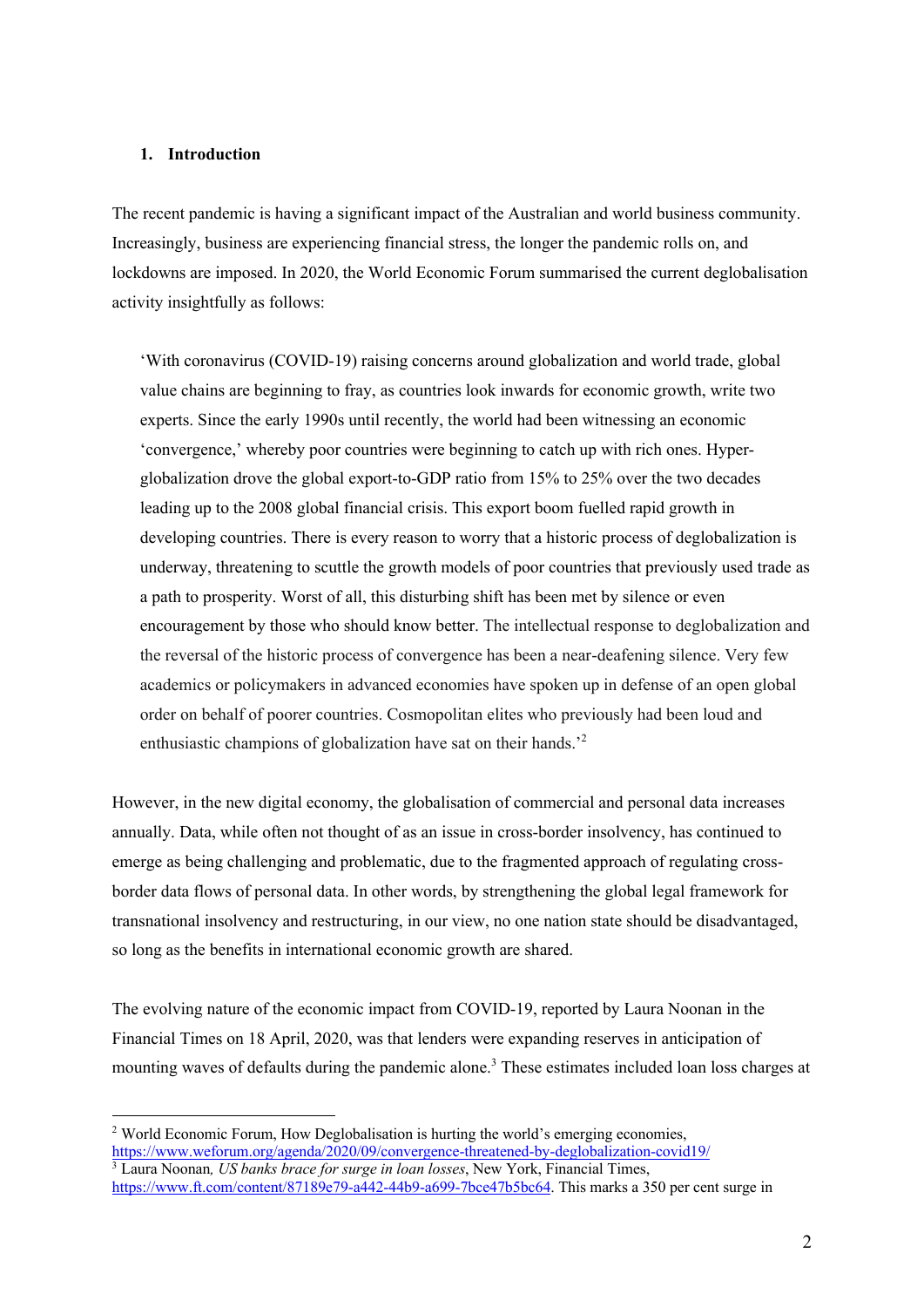six big US banks reached \$25.4bn in the first quarter of 2020, a 350% surge from a year earlier.<sup>4</sup> Noonan reported that these large US banks had clarified that they were battening down the hatches to deal with an expected surge in loan losses as the pandemic cast serious doubts over the capacity of consumers and companies to pay their debts. Bank of America's finance chief, Paul Donofrio, explained how lenders set their credit provisions after 'weighting a number of different scenarios, all of which assumed a recession of various depth and longevity'. <sup>5</sup> The result of these scenarios was a 'marked drop' in Gross Domestic Production (GDP) in the second quarter of 2020, and negative growth in GDP extending well into 2021.<sup>6</sup>

Citigroup Chief Executive, Mike Corbat, indicated that Citibank had calculated its expected loan losses, using scenario-based modelled upon 'thousands of variables like GDP, unemployment, and many other stats' as well as 'the probability and severity of a recession'.<sup>7</sup> JPMorgan Chase assumed a 25 per cent fall in US economic growth in the second quarter of 2020, and unemployment above 10 per cent, 'followed by a solid recovery over the second half of the year'.<sup>8</sup> However, and while the pandemic has continued unabated throughout 2021, the full economic impacts may not be fully realised until 2023 to 2025. This prediction is based on the premise that the world and nation states have returned to pre COVID-19 economic activity and trade. If not, the financial stress of business could increase placing entities engaging in cross border trade and financial activities under greater financial stress. This, if realised, only heightens the call for work to centralise and internationalise schemes of arrangement to help facilitate reorganisations and restructures.

Therefore, on the backdrop of COVID-19, there is a need to investigate the need for significant international reform, and internationalise schemes of arrangement. Doing so, will provide a further level of legal certainty and shield, and will have significant benefits in providing the commercial sector with further confidence that internationalising such arrangements will provide both a robust and an alternative transnational approach to cross-border insolvency. Moreover, it will further underpin the importance these international organisations have in supporting and developing long standing harmonisation and legal convergence across the many legal families that currently exist across the world.

collective provisions across Bank of America, Citigroup, JPMorgan Chase, Wells Fargo, Goldman Sachs and Morgan Stanley versus a year earlier, as charges soared to levels not seen since the financial crisis. <sup>4</sup> Ibid.

<sup>5</sup> Ibid.

 $6$  Ibid.

<sup>7</sup> Ibid.

<sup>8</sup> Ibid.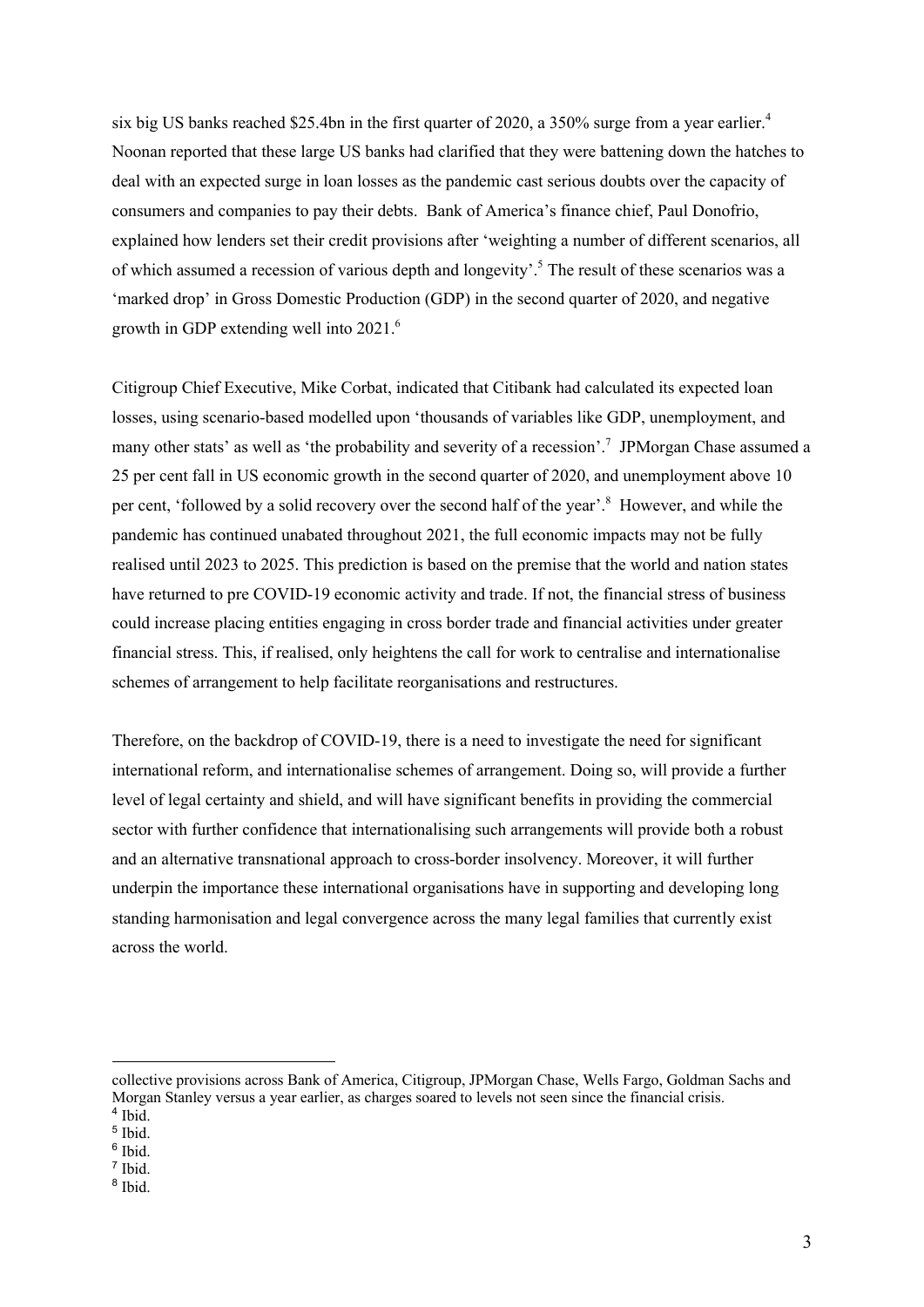## **2. Schemes of Arrangement**

An alternative to the sometimes costly and cumbersome process of insolvency, is to restructure the company. Any restructure could involve cross border arrangements whereby an entity has multiple branches spread out and located in various countries. Schemes of arrangement (SA), which have been a successful legal mechanism to assist in the restructure process. SAs arguably serve a 'useful economic function because they lessen the difficulty and costs for a company to rearrange its relationship with its shareholders or creditors for the purposes of facilitating, amongst other things, changes to capital structure'.<sup>9</sup> They have also been useful to corporate reorganisations such as 'mergers and takeovers, dispute settlement, and the restructuring of an organisation that is otherwise in the early stages of significant financial stress'.<sup>10</sup> This Chapter expands on the overall theme of the book by comparing the jurisdictions of Australia, China, European Union (EU), India, Indonesia, United Kingdom (UK) and the United States (US). It has been divided into two Parts. Part 1, examines Australia, EU, UK and US. Building upon Part 1, Part 2 compares Singapore, Indonesia, India and China.

This Chapter will demonstrate whether these jurisdictions have embraced schemes of arrangement, and how they have regulated for them. It will also identify a pathway forward, to ensure commercial entities have such an important legal tool available to them in the future, and how it can be improved. The Chapter will argue, comparably to its proposal for close out netting provisions, that either the UNIDROIT or UNCITRAL, or both, should undertake a formal review of SAs. The goal should be to develop an internationally agreed scheme of arrangement and embody it in uniform Principles and a Model law

It is our view that, in promoting a universal approach in cross-border insolvency, more needs to be done to assist in corporation restructuring and reorganisation. The rationale is that strengthening the legal tools to enhance the implementation of the universalist approach to restructuring and reorganisation will add another layer of legal stability and legal certainty to stabilize the international economy. The importance of restructuring entities cannot be underestimated. On their inception,

<sup>9</sup> *Re Cheung Kong (Holdings) Ltd* [2015] 2 HKLRD 512. See also Mohan Goplan, *Creditors Schemes of Arrangement andDissenting Creditor Protection* (2018) 30 SAcLJ, 903-905. In Leon Trakman, Robert Walters, Cross Border Insolvency and Restructuring, forthcoming book.

<sup>10</sup> Charles Zhen Qu, Stefan H C Lo, *Schemes of Arrangement: Economic Analysis of three issues relating to Classification of Claims,* UNSW Law Journal Volume 40(4), (2017), 1440-1441. Schemes facilitate collective decision-making in that, absent this procedure, a proposed arrangement or compromise would not be binding unless there is unanimous consent, which can be costly to obtain. See also, *Re Aston Resources Ltd [2012] FCA 229; Re Kumarina Resources Ltd [2013] FCA 549; Re SABMiller Plc [2017] 2 WLR 837;* Jennifer Payne, Schemes of Arrangement: Theory, Structure and Operation (Cambridge University Press, 2014) chapters 3–4. In Leon Trakman, Robert Walters, Cross Border Insolvency and Restructuring, forthcoming book.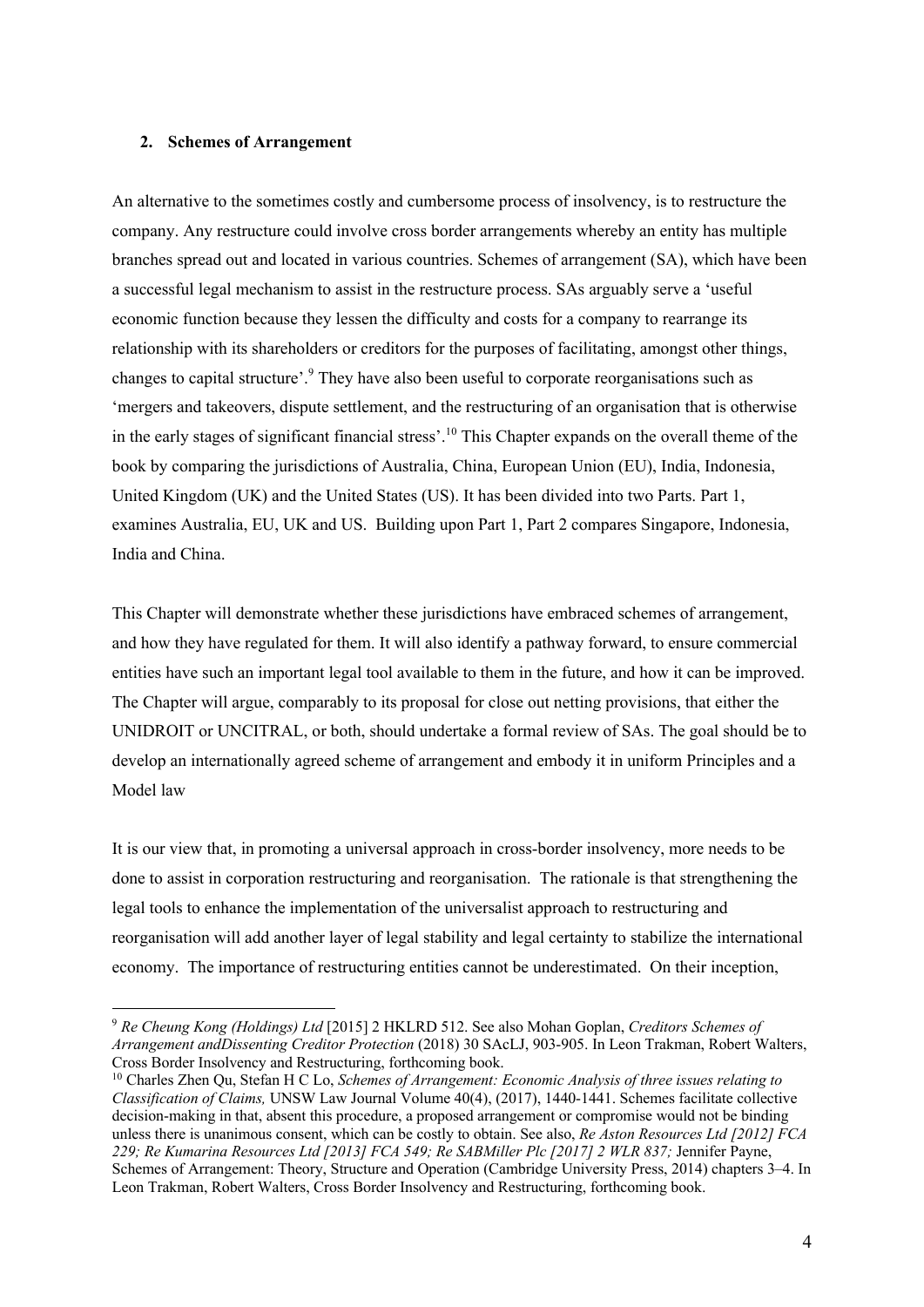some scholars considered SAs as 'the ugly child of the corporate restructuring framework'.<sup>11</sup> SA's are now considered the restructuring vehicle or tool of choice for large companies and larger corporates to manage debt.<sup>12</sup> In some cases, SAs have provided states with the ability to transform themselves into financial hubs to which they attract business from across global and regional markets. The UK, typically, has served for some years as both a European and an international hub for the provision and regulation of financial services. These services include a globally recognized framework to facilitate clear and efficient restructuring procedures.

SAs can serve as valuable and flexible tools in reorganising a company's capital.<sup>13</sup> Therefore, the Chapter will trace the steps in the development of SAs. It will examine the applicability or otherwise of SAs in cross-border restructuring-reorganisation activities. Trakman and Walters note that central to the overall advantages of SAs is the idea that it can be used by companies, creditors and members to agree a very wide range of reorganisations or alterations in relation to the company's capital, provided that the agreement is subsequently sanctioned by the court.<sup>14</sup> They offer a way forward to assist companies to reorganise their debt and/or equity capital effectively. A further benefit is their flexibility.15 They can be used either as an alternative to, or alongside, more traditional legal and practical mechanisms for reorganising a company's capital A completed SA also provides the parties with a level of certainty and finality. This is reflected in an agreement that the parties negotiate and if sanctioned by a court, is binding upon them. In practice, SAs are court-sanctioned compromises between a debtor company and one or more classes of creditors.<sup>16</sup> Once the negotiated agreement or 'scheme' has been approved by members and creditors and sanctioned by a court, it will be set aside subsequently in very limited circumstances. In general, this will only occur where 'consent of the members and/or creditors has been obtained by fraud, although in some cases the court will refuse to set aside the scheme even where fraud has occurred'.<sup>17</sup> Such 'schemes of arrangement' provide further certainty in enabling the majority of the members or creditors to reach a scheme by agreement that also binds minorities. Arguably, that result limits the risk of schemes of arrangement failing due

<sup>11</sup> Gerald McCormack, Jennifer Payne (2014) *Schemes of Arrangement, Theory, Structure and Operation,* Cambridge University Press, Cambridge, x1vii and 409 pp., ISBN: 9781107016408., *Eur Bus Org Law Rev* 16**,**  (2015), 167-171.

 $12$  Ibid.

<sup>13</sup> Jennifer Payne, *Schemes of Arrangement: Theory, Structure and Operation*, Cambridge University Press (2014), 1-2.

<sup>14</sup> Leon Trakman, Robert Walters, Cross Border Insolvency and Restructuring, forthcoming book.

<sup>15</sup> Jennifer Payne, *Schemes of Arrangement: Theory, Structure and Operation*, Cambridge University Press (2014), 3.

<sup>16</sup> Adam Gallagher, *The Growth of Schemes of Arrangement as the Tool of Choice in Complex Restructurings*, AM. BANKR. INST. J., Oct. (2010) 36.

<sup>17</sup> Jennifer Payne, *Schemes of Arrangement: Theory, Structure and Operation*, Cambridge University Press (2014), 3. See also Crhitian Pilkington, Kevin Heverin, *Schemes of Arrangement in Cross-border Restructuring-Issue of Jurisdiction and Recognition*, Whit&Case, ChaseCambria, Vol 8, (2001), 1. In Leon Trakman, Robert Walters, Cross Border Insolvency and Restructuring, forthcoming book.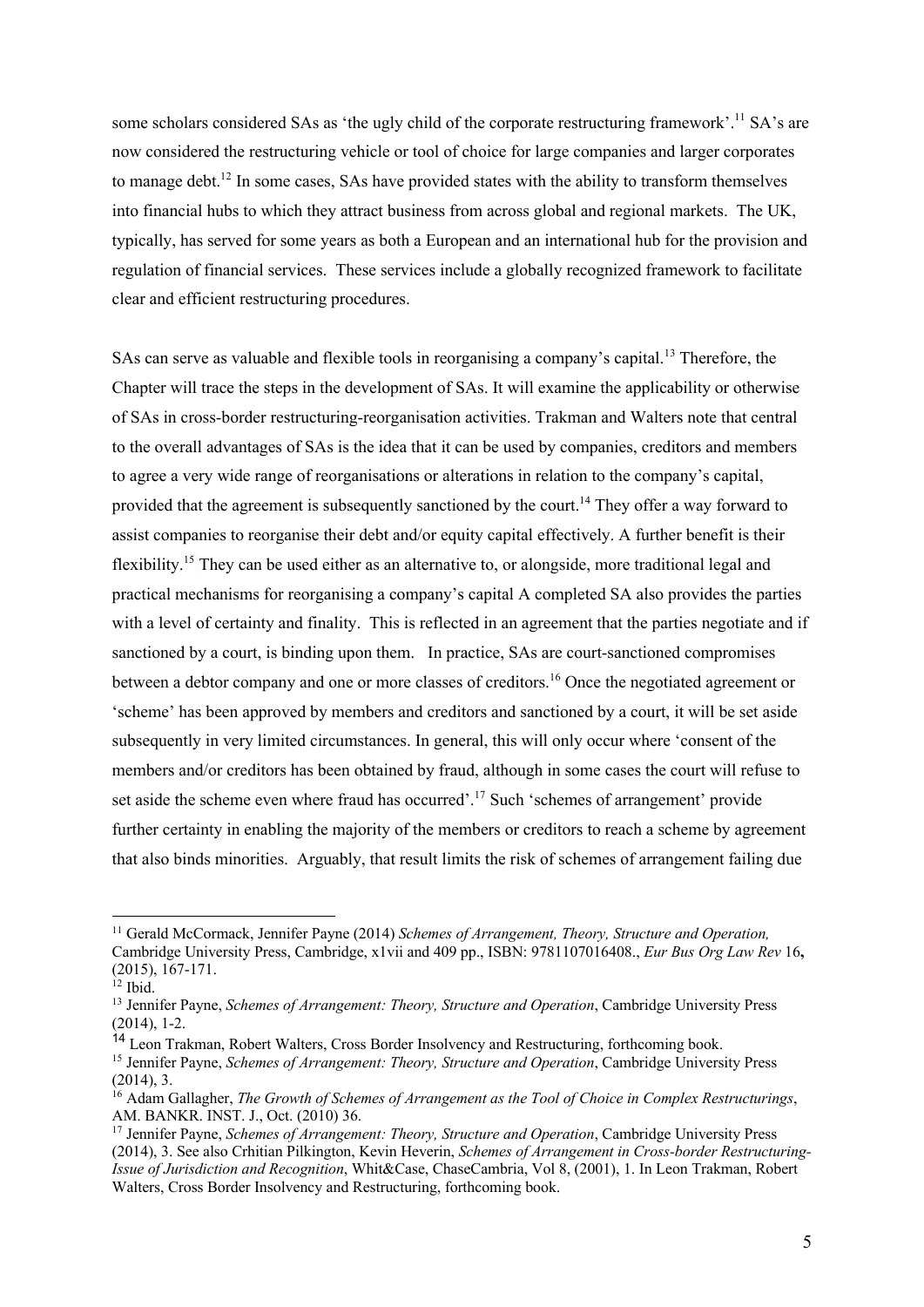to dissension or recalcitrance among a minority of the parties, unless the court requires their agreement at some level. Throughout this chapter schemes of arrangement will be referred to in full or by reference to schemes or SA.

However, there are disadvantage for the use of SAs. They have been viewed as 'complex, cumbersome and expensive'.<sup>18</sup> Trakman and Walters argue that by and large, this has been a result of significant court supervision required in some cases. On the other hand, this is likely to differ depending on the jurisdiction. Furthermore, they often used to separate groups of members and creditors into classes to consider and vote on the scheme-itself. This requirement creates logistical and classificatory difficulties, and is undoubtedly one of the most complex issues for a company wishing to make use of this legal mechanism.<sup>19</sup>

A further accentuating issue, to confirm or otherwise, is the consistency of the regulation and application of schemes of arrangement in the jurisdictions examined and compared throughout this book. An additional issue that has also arisen is whether there is enough legal convergence amongst states to retain these arrangements under the responsibility of national law, or to internationalise them. In making the case for schemes of arrangement to be not only nationalised, there is a further call to internationalise these tools.

In a recent study and comparing Australia, China, European Union (EU), India, Indonesia, United Kingdom (UK) and the United States (US), Trakman and Walters noted that SAs are regularly adopted and widely used in practice. Supporting the case for globalising SAs through an international convention, is the destabilization of global economies arising from Covid-19, and the accompanying financial stress faced by business entities engaged in cross-border transactions. In addressing these issues, the UNIDROIT Principles on Close-out Netting Provisions, in our view demonstrates that the unification of netting laws globally, has in part, and while not adopted by all states, does assist in advancing international financial stability.<sup>20</sup> The authors further note that to accentuate economic stabilisation globally is the Convention on the International Sale of Goods (CISG), even though it has not been adopted by all states. Arguably, the internationalisation of schemes of arrangements can assist further in stabilizing trans-border economic activity.

A preliminary issue is to determine the current manner and scope of SAs in international law and practice. Firstly, Walters and Trakman argue that a question arises as to the level of impact the

<sup>18</sup> Jennifer Payne, *Schemes of Arrangement: Theory, Structure and Operation*, Cambridge University Press  $(2014)$ , 5.

 $19$  Ibid. 6.

<sup>&</sup>lt;sup>20</sup> Leon Trakman, Robert Walters, Cross Border Insolvency and Restructuring, forthcoming book.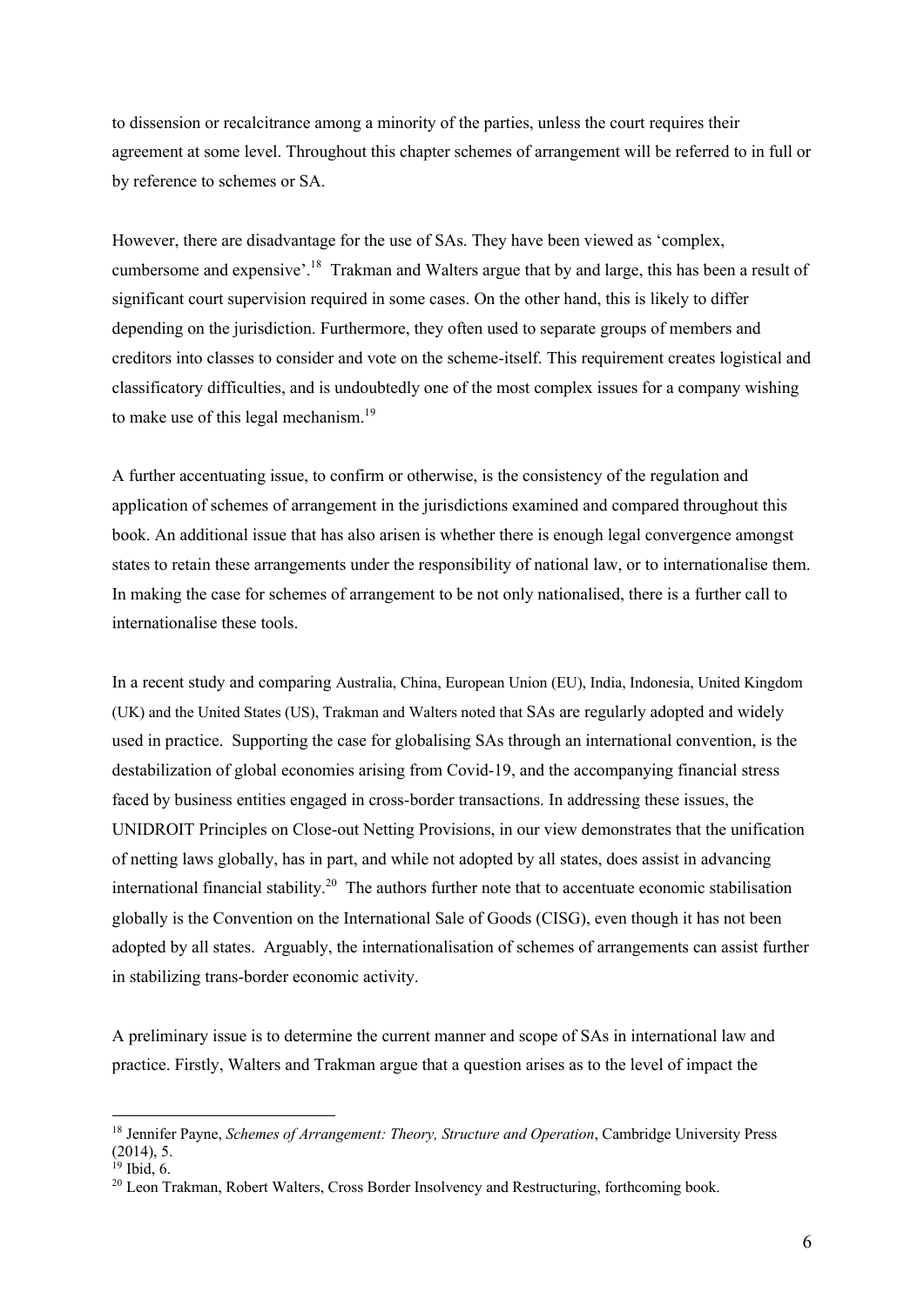UNCITRAL Model Law on Cross-Border Insolvency has had on SAs. While not specifically stated in the 1997 UNCITRAL Cross-Border Insolvency Model Law, SAs are mentioned in the later 2004 UNCITRAL Legislative Guide to Insolvency. It states 'that not all debtors that falter or experience serious financial difficulty in a competitive marketplace should necessarily be liquidated; a debtor with a reasonable prospect of survival (such as one that has a potentially profitable business) should be given that opportunity where it can be demonstrated that there is greater value (and, by deduction, greater benefit for creditors in the long term) in keeping the essential business and other component parts of the debtor together'.<sup>21</sup> It goes onto say that 'reorganization, however, does not imply that all of the stakeholders must be wholly protected or that they should be restored to the financial or commercial position that would have obtained had the event of insolvency not occurred'.<sup>22</sup> In referring to reorganisation, the UNCITRAL, arguably, has the same meaning as restructuring and entity. As a result, the use of a scheme to reorganise an entity, as conceived under the UNCITRAL, achieves the same result as under a restructure. $^{23}$ 

More specifically, Trakman and Walters make the point that the reorganization or restructure of an organisation does not imply that the debtor will be completely restored, or that its creditors will be paid in full, or that ownership and management of an insolvent debtor will continue to preserve their pre-existing positions. Management of the debtor entity may be changed, and therefore, the interests of equity holders may be reduced, employees may be retrenched and the source of a market for suppliers may disappear. In general, however, the restructure does imply that whatever form of plan, (scheme or arrangement) is agreed, the creditors will eventually receive more than if the debtor were to be liquidated.<sup>24</sup> It is our view that there could be a rise in the use of SAs, as the economic conditions resulting from the global pandemic in 2019-2021 and beyond, continue to reshape and impact the economy placing ever more businesses into financial stress. To manage whatever level of financial stress a business is enduring, one option is the use of a restructuring program, via a scheme of arrangement.

By expanding on the already preventative approach to insolvency at the national level and raising it to the international sphere, the benefits of having transnational schemes of arrangement, will arguably, outweigh their limitations.<sup>25</sup> Adopting a preventive approach to schemes of arrangement that is comparable to the approach to cross-border insolvency, in our view, in enabling the debtor to retain

<sup>&</sup>lt;sup>21</sup> The United Nations Commission on International Trade Law (UNCITRAL), Legislative Guide on Insolvency Law, 2005, 27-29. Note this Guide came after the UNCITRAL 1997 Model Law on Cross-border Insolvency was implemented.

 $22$  Ibid.  $27-29$ .

 $23$  Ibid.

 $24$  Ibid.

<sup>&</sup>lt;sup>25</sup> Leon Trakman, Robert Walters, Cross Border Insolvency and Restructuring, forthcoming book.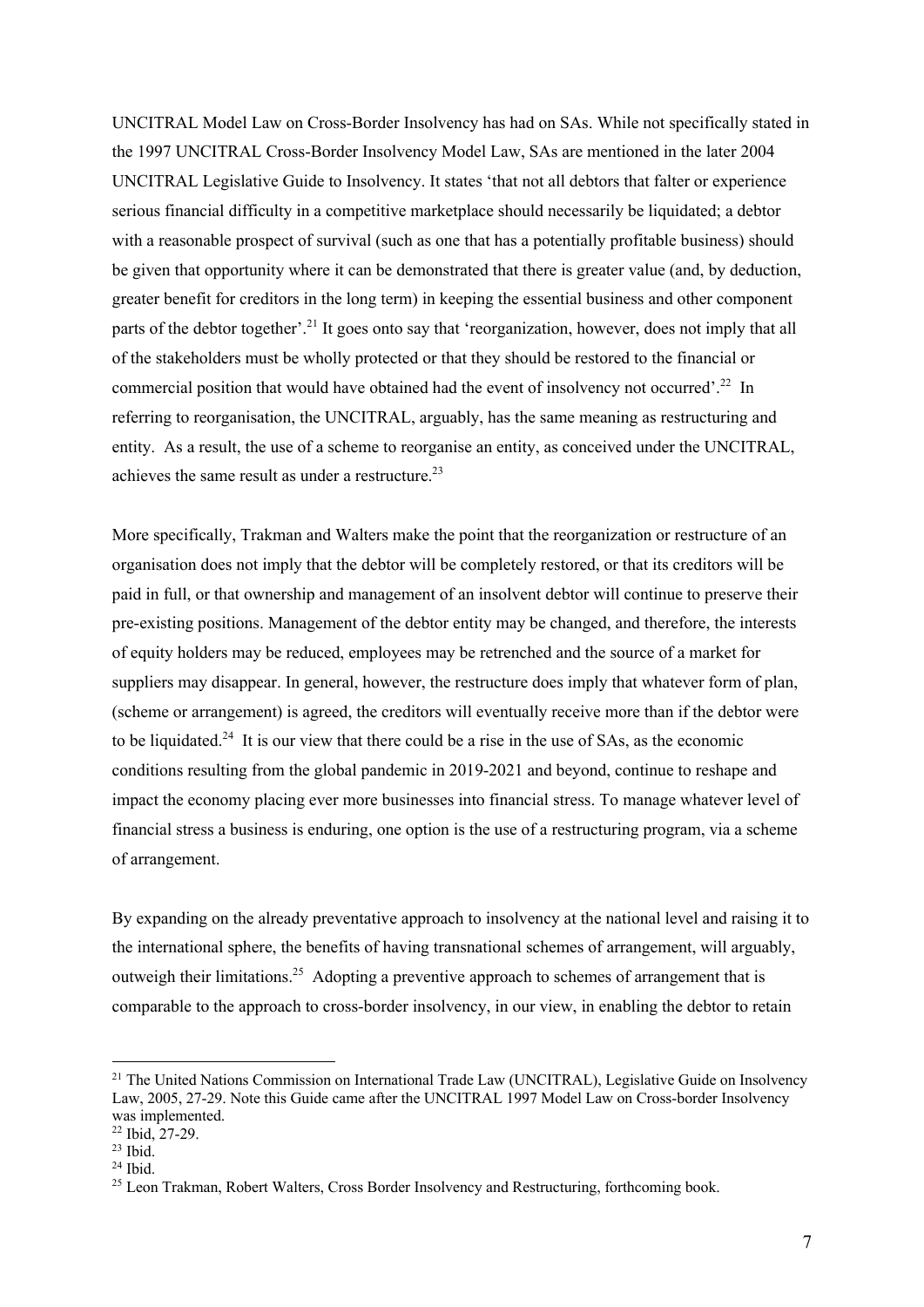possession of the company during the life of the scheme of arrangement. The resulting benefit is in allowing a financially stressed company to retain its management and knowledge base, while restructuring to obtain an improved financial position. Internationalising that approach also provides greater certainty to debtors and creditors that operate businesses in multiple jurisdictions. It reinforces the already universalist approach to cross border insolvency, and it an important extension to insolvency.

Notwithstanding the above, the study undertaken by Trakman and Walters highlighted how in 2020 the UK undertook a law reform process whereby they introduced a compromise plan in the UK. This important step following their exit from the EU, bought them in line with the US, in favouring a compromise plan, while adopting a preventative approach to insolvency, outside of a scheme.<sup>26</sup> This process is considered more rigid because it cannot be used to disrupt a proposal that can save a company. Still, this compromise plan does demonstrate a movement towards transnational uniformity, through its adaption in two states that serve as hubs for international finance transactions. It also reinforces the process by which leading trade and investor states continue to look to each other to internationalise systems and processes through their national laws.<sup>27</sup> More importantly, these progressive steps required in adopting and enforcing n a compromise plan extends further protects debtor companies and their creditors by providing an option to precede, and potentially displace, the debtor declaring insolvency. It also adds further to the stability of the economy, particularly in times of global economic and financial stress, including but not limited to the Pandemic. However, further research is needed to determine the manner in, and extent to which, other states have adopted similar steps in using compromise plan, even though they refer to them differently.

However, we do not envisage perfect harmony in the law and practice relating to schemes of arrangement. States that compete for international business and seek to preserve their sovereignty as independent nations, are unlikely to fully forego their control over such arrangements. What is envisaged is the emergence of greater uniformity in the nature and application such schemes, in acquiring comparable functional properties and being capable of application in cross-border trade and investment.28 Different nomenclature in describing such schemes is not critical in practice. As noted by the Trakman and Walters comparative study, some states refer to such schemes as schemes of arrangements, while others refer to them as restructuring plans. These differences need to be taken into consideration, but without disregarding their similar purposes and application.<sup>29</sup> Their adoption as legal mechanisms also need to reinforce their function as important alternative legal tools that

<sup>&</sup>lt;sup>26</sup> Leon Trakman, Robert Walters, Cross Border Insolvency and Restructuring, forthcoming book.

 $27$  Ibid.

 $28$  Ibid.

 $29$  Ihid.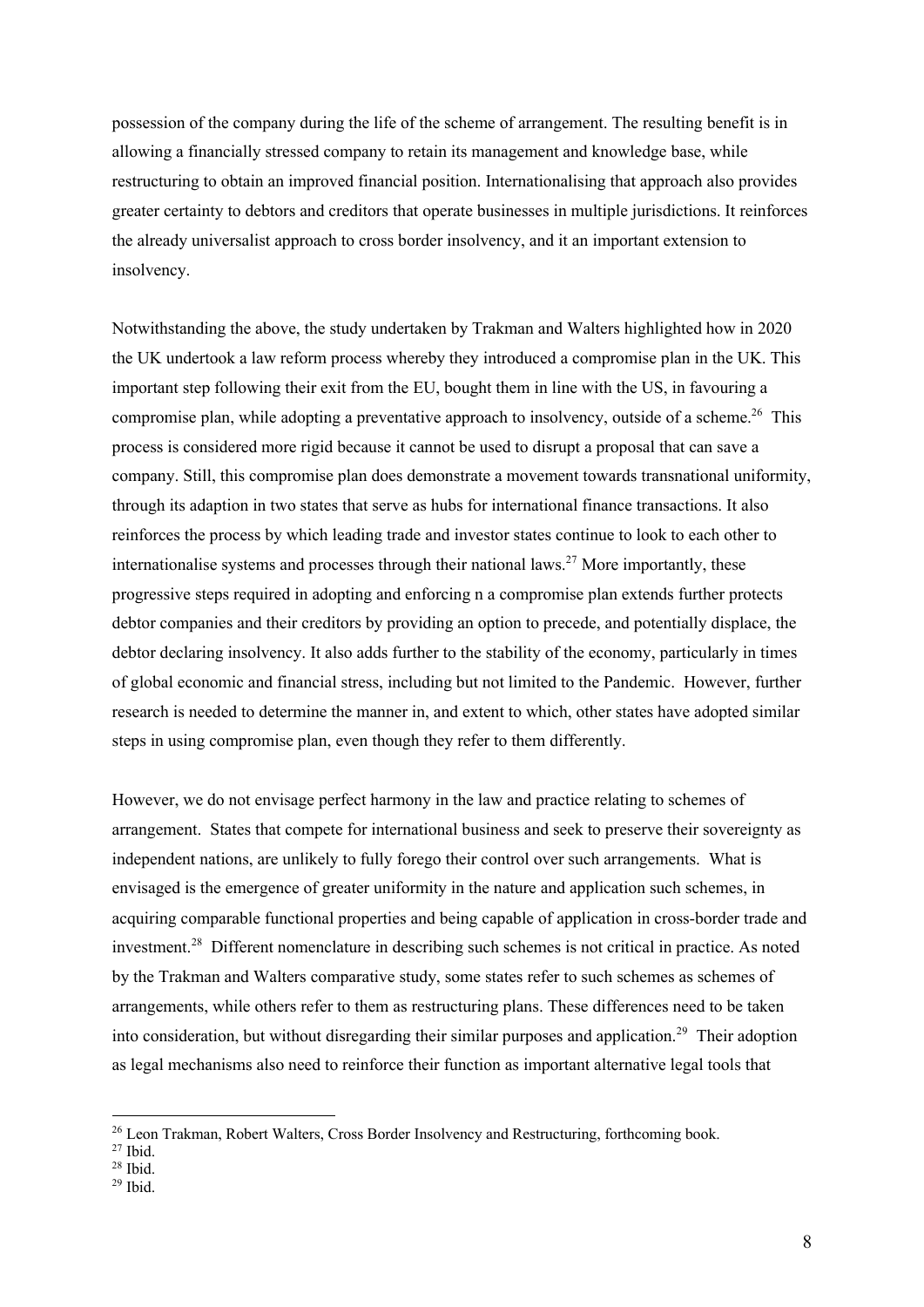assist in sustaining companies that are in financial stress. On the other hand, these differences should not undermine the growth of an international regime in which such plans and schemes are capable of being reconciled.

### **3. Conclusion**

In making the case for the need to internationalise schemes of arrangement to and for the benefit of Australian entities cannot be underestimated. Prevention is always better than the cure, when there is a local, national or international disease outbreak. Therefore, adopting a similar preventative approach at the international level, can not only have significant economic benefits to Australian companies, it also, places Australia at the forefront of current and future international policy and legal reform. There is no better time for Australia to engage other countries and the international community to either develop a pilot project or undertake a comprehensive review-research into the international harmonisation of schemes of arrangements.

As highlighted by Trakman and Walters, the transition from a territorial approach to cross-border insolvency, or from insolvency in general to a universalist approach, is enabling indebted entities to restructure or reorganise. The authors make the point that their small comparative study demonstrated that they are already nationally regulated for, and provide an important mechanism for restructuring and insolvency.

Therefore, schemes provide a high level of certainty and governance in a restructure. The flexibility SAs provide an approach to structuring complex transactions within a takeover or restructure. Furthermore, SAs are often viewed positively by courts and offered to shareholders. Having a level of court oversight, adds a further level of certainty that the obligations outlined within such a schemes will be implemented. Their flexibility also extends beyond the sometimes prescriptive and technical regulatory requirements that need to be met under takeover arrangements. Moreover, a scheme of arrangement helps to facilitate the transfer of assets and liabilities, and the issuance of new shares where appropriate.

Viewed in this way, SAs are important alternative tools to insolvency in enabling an entity under financial stress to maintain its business operations.<sup>30</sup> Promoting the wider and more uniform use of SAs nationally, in our view, will also foster its more extensive and productive use during and post COVD-19. We maintain that the evidence supported the growing adoption of SAs nationally and

<sup>&</sup>lt;sup>30</sup> Leon Trakman, Robert Walters, Cross Border Insolvency and Restructuring, forthcoming book.